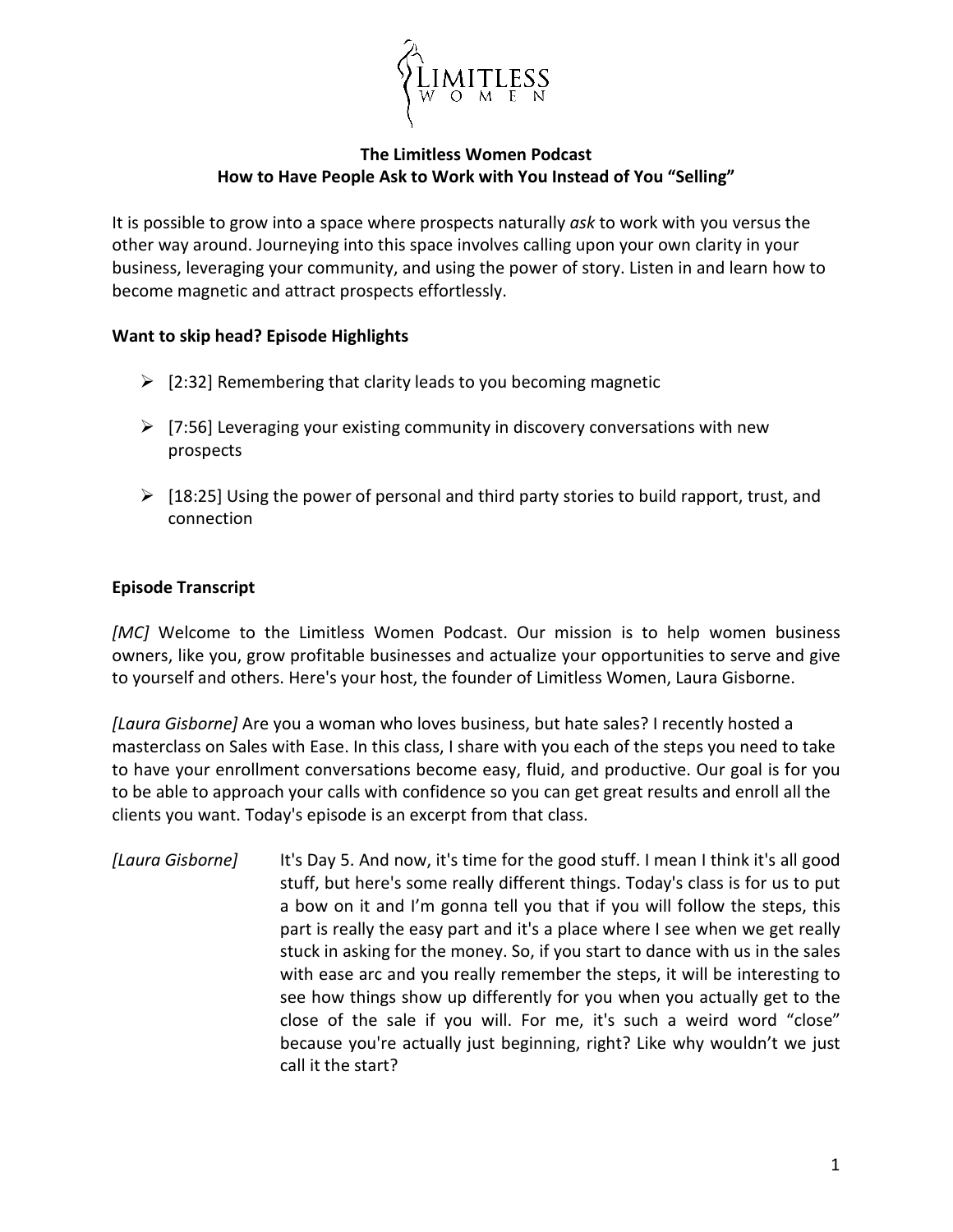

All right. Let's see what Celeste has to say. When I was a service provider, people reached out— Ooh, I'm getting some comments. Okay. When I was a service provider, people reached out to work with me. My close rate was therefore very high. After I transitioned to consultant/coach role and started doing more outreach and actual marketing, everything about sales calls changed. My process has had to change, but I have not really understood how to shift it. This class series has been invaluable in helping me rethink and reframe my sales process. Yey! I, again, Celeste, would love to have a conversation with you. I don't know if you booked a call with me, but I'm just so curious. I wanna know more about who you are and what you do and if I can make any positive introductions for you because I gotta tell you this is the other thing.

Clarity leaves you becoming magnetic. It's important for you to have clarity obviously for yourself when you're doing one-on-one work. I think that's what you were saying as a service provider. Maybe as a solopreneur inviting people to work with you individually versus this consultant/coach role. You know, it's interesting because the language is everything. I can tell you that in our world, many of my clients and my business partners call me their coach. However, you will not see that in our marketing materials because it's not actually what we do. You know, I consider you all adults, and I'm in the business of partnership. I only wanna work with businesses that I know are gonna work. And so, we just don't take you on if it's not real. Right? Does that make sense? It's first and foremost.

We offer a mentorship program that's a deep long-time adventure and then we offered an education program that combines not only curriculum, but ongoing personalized support. And so, I want you to think about your language. The steps are somewhat the same. Okay? We have yet to have anybody just go online. We actually do have people apply, but they still have to telephone call with us. Right? They find us somehow like through the web. We're not here to just do here's a sales page, go get a sale. It doesn't work like that. It's a relationship. It's intimate and it matters. So, we want people to have amazing results. And it only happens if we actually get into a real conversation.

All right. So, Kathy Keegan says, "If you're considering the business school, I can testify that it is wonderful. I'm making a positive difference in my life and my business." I love you. Thank you so much. Not paid. That's not a paid endorsement. How nice. That's cool. Yeah. You know what's interesting?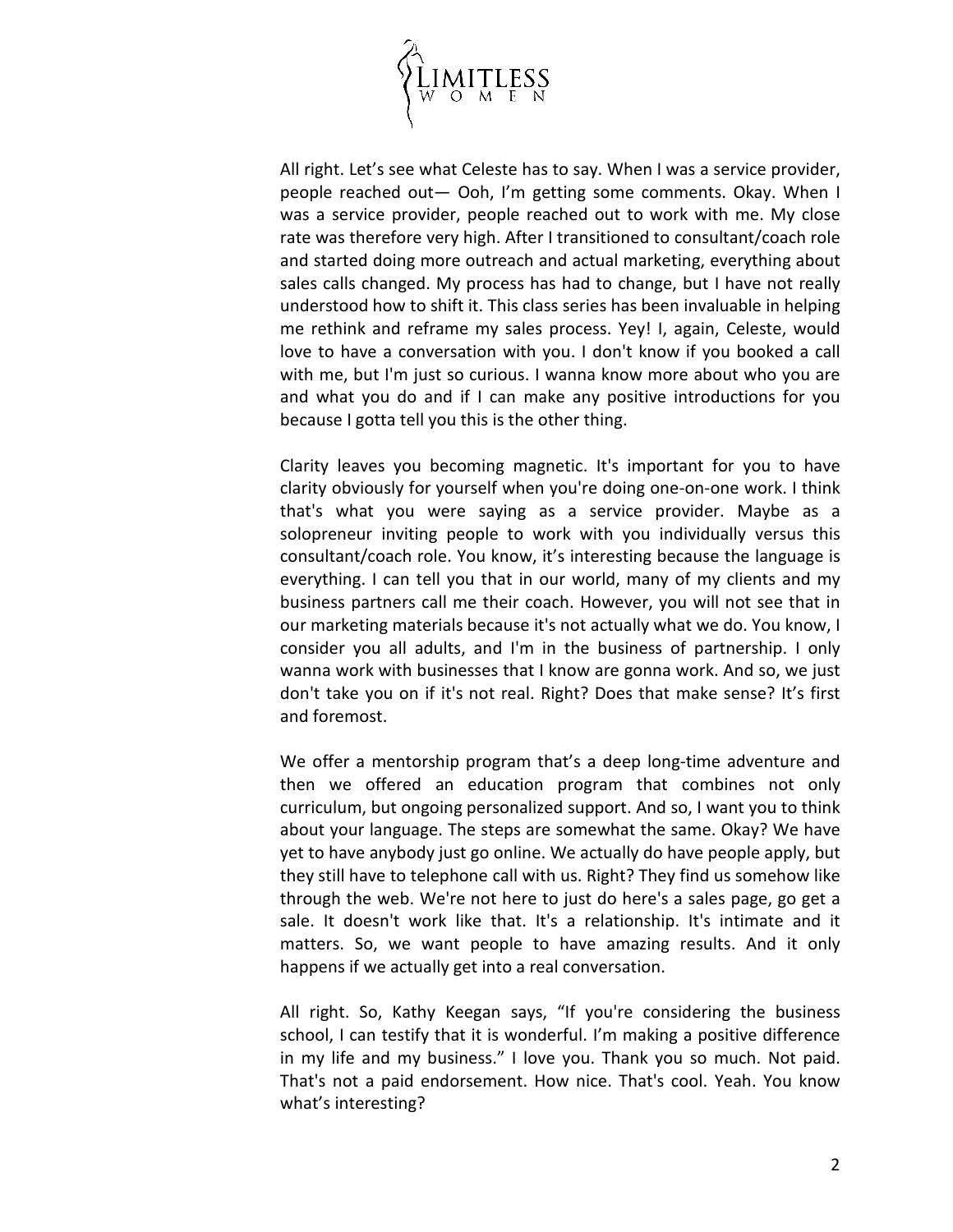

We have a woman who was in the last semester of business school and she said to me— This is gonna go back to what we're talking about today with sales objections, right, and how to close the sale. This is how we close the sale. So, this is a real life story, which was part your homework.

She's very successful, very smart. And she's a physician. And you know, that's kind of our playground, right? We are a community of healers. We don't always call ourselves that, but if you remember that the underlying mission of Limitless Women is to heal the poverty consciousness of women business leaders so that they can join us in actually healing poverty. So, we tend to attract a lot of doctors, lawyers, accountants, coaches and consultants, people that are in the healing service. And they may just package it a little bit differently. Okay. So, I'm on an enrollment conversation with her. She's really lovely and I'm not gonna say her name is Rita.

And we are just having such an amazing connection and she's a remarkable person. And she is struggling financially. I mean she is absolutely checking all the boxes for our ideal client. She's a mature business woman. She's been in business for a while. She's super smart, highly educated, really great at what she does. And she has a heart for service. Her son passed away I think 5 years ago now and she's raising her granddaughter who I think is 10 this year. And she started a foundation in his name. I mean she's my woman, right? She's my soul sister. And she says to me— She says, "You know, I've just invested in so many things and I've gotten disappointed time and time again. And you look really good online, but how do I know you're a real person?" And I bounce this back to her and I said, "What would it take for you to know I'm a real person?" I mean, yeah, this is the thing, right?

And we do a lot of cool stuff, right? Like we let you spread your payments for a whole year. We like make it really inexpensive. We do everything we can to take money out of the way from being a hard part, right? And I think I told you this yesterday. A lot of coaches that I've had and a lot of training I've been through for sales has said, "You've gotta get them to pay in full or they can do 2 payments or 3 payments. Otherwise, they're not invested." That's not the case. Make it easy for your new partner to say yes. It's really important.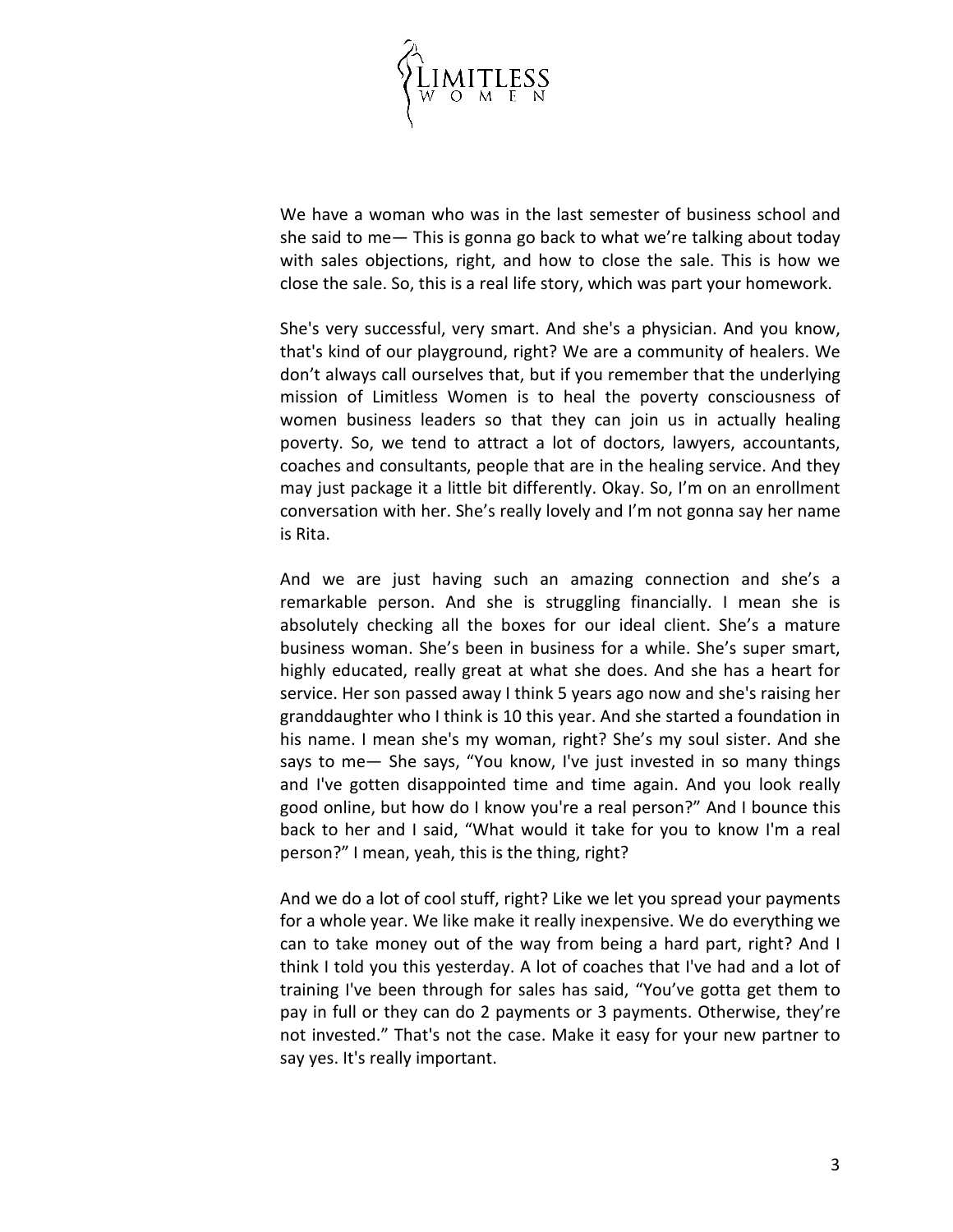

So, I said to her "How about this?" I came up with this idea. I said, "How about you talk to some of my clients? Are you up for doing that? Like are you really serious that if you found out that this program actually got results and you could know that it wasn't just me being cute online, but actually speak to women that said, hey, this is where I was before I work with Laura, this is exactly what she helped me heal, this is exactly what I needed my business around my marketing, around my messaging, around my client acquisition, around my sales process, around loving my numbers, around building a team, these are the places that I have— I use different things for different people, but these are the places where I've gotten support, would that make a difference?" And she's like "I can't believe it. Nobody's ever done that." I'm like "Well, let's do it."

I will just say this. You wanna be the person who does what other people don't do. When you see a big mass of people going in one direction, I'm gonna encourage you to try to look over here and see what's missing. It's been one of the great secrets of my success. I just gave a talk at eWomen on their main stage and I'll share this with you guys in a little bit. But one of the things I talked about is that the big word during COVID was pivot, pivot. I was like "No, no, no, no, no, no. Don't go. Stay. Go deeper. Renew your vows. Get into it." So, I texted because I'm on a hotline with all my girls. I texted three of my clients that I thought might be able to— Again, these are busy professional women. I texted them and said, "Hey, would you spend 5 minutes talking to a woman that I really feel like would be a perfect match for our community? I want you to know her. And I want her to know you." Because once you come in, as yummy as I am, I'm the tip of the iceberg. There's a whole community of spectacular women that support each other, that work together and share resources.

So, I said, "Hey, would you guys be willing to chat with her?" So, I reached out to 3 clients. All three of them reached back to me and were like— Actually, I reached out to four and one of them didn't get it till later, but three of them reached back to me right away. And we got her on the phone that day. And she was able to ask her questions. And she was able to connect with fellow women who were having the experience of "Man, this wasn't easy for me. I had to take a leap of faith. I had to just go there, but it didn't feel like I could do it." And she's still with us and she's so glad she did. So, that's what I'll say about that.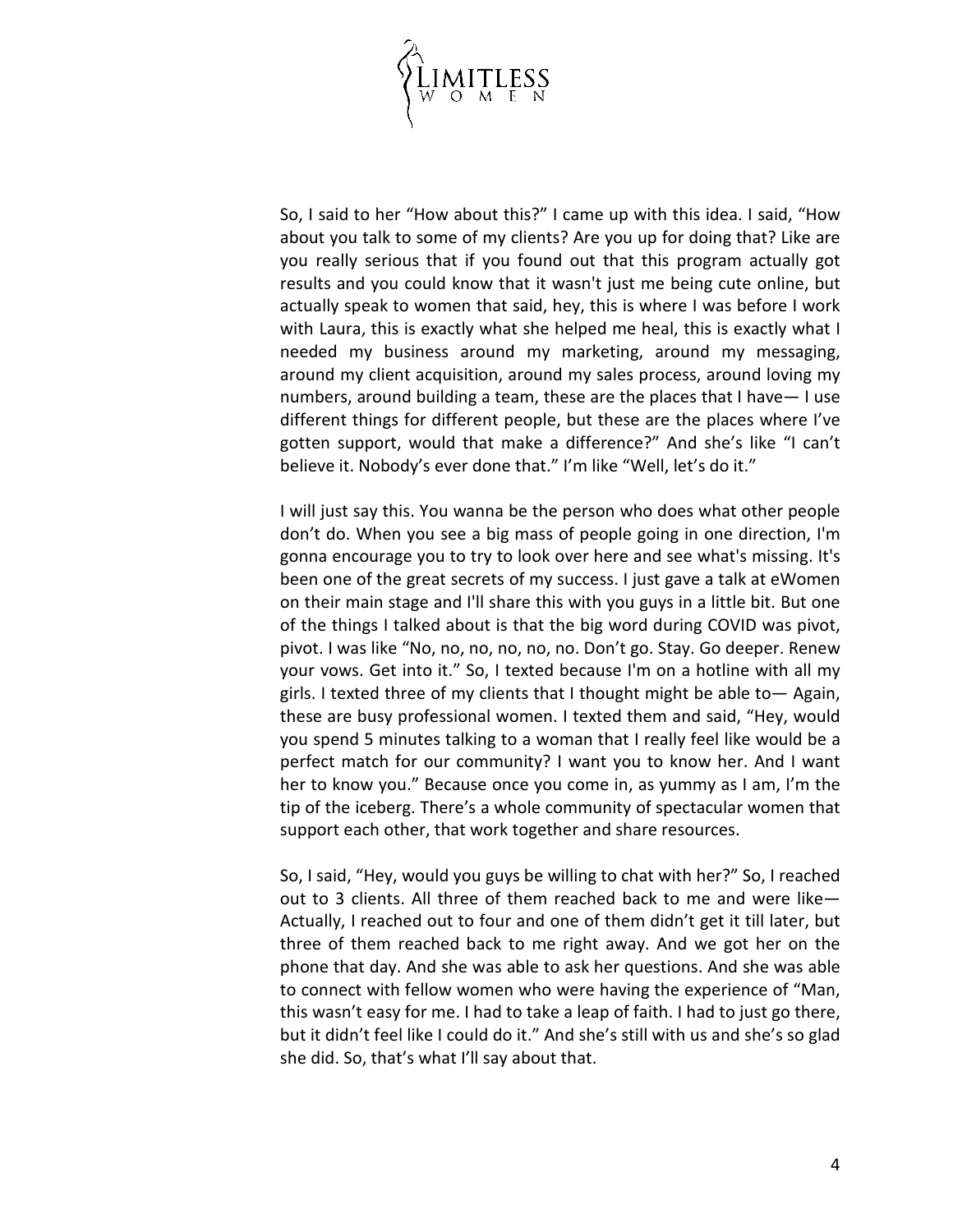

Think outside the box. Think about how you can meet your peeps. Let's do a quick recap on what we've covered so far and why this only works if you do it well. What I mean by that is don't be in a hurry, you know. I always say we're an audience of the community. I'm gonna call some audience. A community of Triple As. We're not like the Type As. You know, a Type A personality is kind of that driver, the leader… We get that. Our women have multiple businesses. They're taking care of elders. They're taking care of children and grandchildren. They are volunteering in their community. They are involved in their church. They don't have a thing going on. They have multiple things going on. So, I know that, you know, when we get on a telephone call, the fact that they've been able to carve out this time first and foremost lets me know they really have something going on that's bothering them. Because if they didn't want a solution, they wouldn't be here, right?

They've got lots of stuff pulling on their time. And so, I want you to go back to #1. Number 1 is your psychology. Number 1 is your positioning. Who are you here to serve? What are they struggling with? How are you uniquely designed to partner with them? And remember, they didn't get up this morning saying, "Hey, I wanna go to work with Heidi." Somehow in the beautiful trust-filled conversation, you had Heidi. That person said yes to themselves to solve their problem, but that wasn't what they woke up with. Right? They just woke up with a problem. So, you being empathic, and caring, and listening provided a safe place for them to really be open to healing. All right. That's the first thing.

The second thing is, you know, you don't know this person. You come to Flow. We'll talk to you some more about, again, how to have messaging that's magnetic, that pulls them in. If you come into business school, we'll work with you privately on crafting all the pillars of your business. But if you're one shot here with me now, I will tell you that the shortcut, if there is one, is to fall in love. Is to actually find something that you really like about this person and mean it. Don't be phony with it. Be authentic. Find something you like about that person. Everybody has something that's likeable and that will help move your warmup much faster. As Kathy Keegan said, be curious and be curious in the best of ways.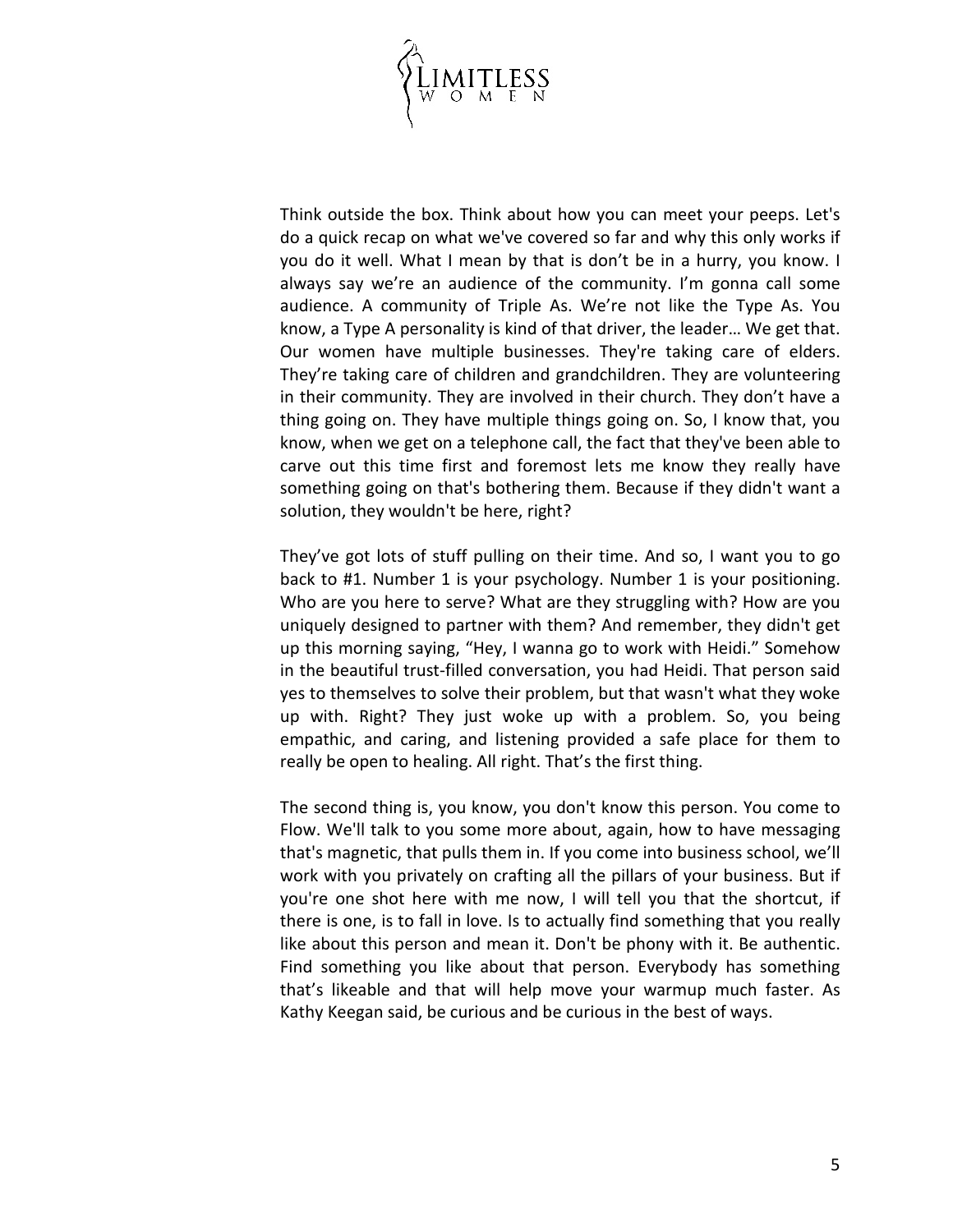

You know, I talked to you before about Lynne Twist. If you guys don't know her, please read her book, The Soul of Money, or watch her Super Soul Sunday interview with Oprah. [Talk Out of Context]. So, Lynne Twist is really so fascinating. I don't know exactly how old she is right now and that's not really, but she's one of the founders of the hunger project in the 1970s. And so, she's been, again, an amazing role model for me. She, and her husband, and one of their partners created a nonprofit called Pachamama, which is one of our charity partners that we raise funds for regularly and donate to on a regular basis. And why was I talking about Lynne? I was talking about Lynne because she's so much fun and curious. So, I've had the blessing of going to the Amazon with her and being in the rainforest working with the indigenous women there. And we went there to help them to stop dying in childbirth basically. I'll tell you more about that if you wanna know.

But I will say that this woman had so much energy. And you know, she's up there in her years. She just inspired me with every conversation with any person at any level. She's just really present. Just another one of those people that has that power of presence. Go to your sales conversations. Go to the warmup and the discovery with an honest, open, authentic heart. You don't get the right to ask discovery questions until you've had somebody warm up. And then Step #4 is your information confirmation. And we practice that and there's some good stuff in that. So, go back to that. Go back to that if you need to listen to the recording, if you're here. We're gonna leave them up on Facebook this week. I don't know exactly what day they're coming down, but they're gonna moved to a private hub for people who made the donation to Girl Up Uganda, so thank you for that. I so appreciate you. And yes, so then if you need this, you can go back to it again and again, which I think is helpful.

After information confirmation, now we want to uncover why are they not gonna take action today. At this point in your process, I want you to be using the word "today" as frequently as possible. It's gonna sound a little weird to you, but I wanna remind you on something. I don't know who comes up with these stats, but it is said that most people hear 20% of what you say. So, for those of you who speak to audiences from stage, those of you that are doing enrollment conversations, which I think is all of you, otherwise, you wouldn't be watching this video or listening to me right now, if they only hear 20% of what you say, how many times do you have to say it before you're sure they heard it? Somebody write in the chat. So, they'll only hear 20% of what you say.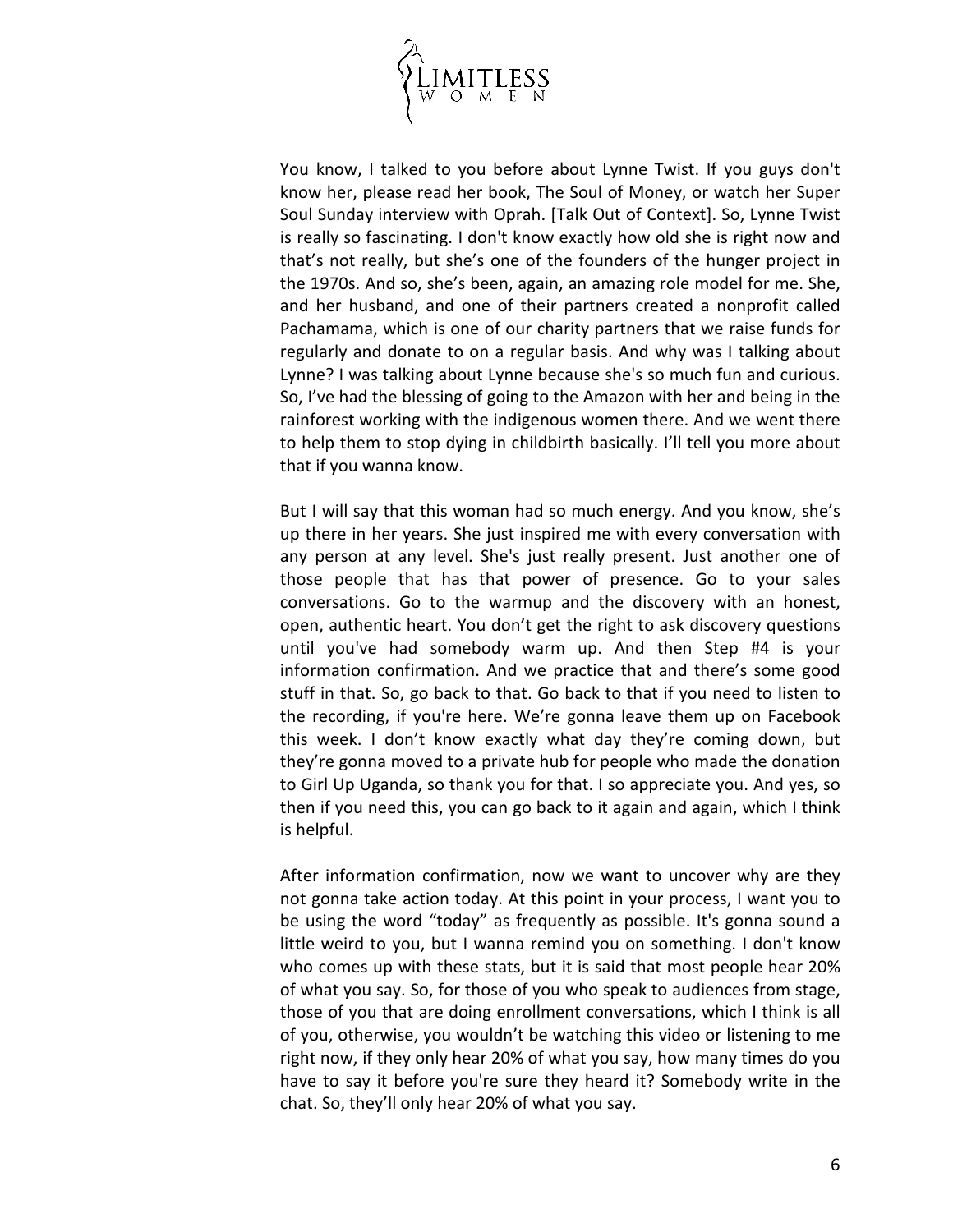

This is an algebra equation. I think there's an X. How many times do you have to say something before you can be sure that somebody's heard it? Come on. Who's got the answer? It's just a number. Tick, tock, tick, tock. If somebody heard 50% of what you said, close, close. At least 5. Thank you. Yes, 5 times or 8. Here comes the delay. Yeah, yeah, yeah. Right. Exactly. Exactly. 5 times.

So, you know, I know you're fascinating and you're super engaging, but they don't necessarily know you. So, they are probably listening with that 20%. They're probably not listening with the 50%. So, you're gonna have to say things over and over again. And one of those things I want you to say and start viewing in the language as early as you can is today. The word "today" will actually help them anchor that we're here. So, what we wanna focus on today is wrapping this up. So here, we're gonna play a little bit of role modeling here. We've got your ideal client. You know that the problem she has is exactly what you're uniquely designed and experienced to help her with in partnership. And she's really vulnerably opened up her heart and shared with you that this is painful she doesn't wanna do it anymore. You said, "I hear that and I still have to know what would hold you back because we need to know that if she's gonna be—" I'm gonna talk to my husband. I'm in the process of moving. I'm in the process of a divorce. We need to know those things before we ever make our offer. Okay?

Now, I know for some of you that have been trained a little differently this has been kind of a painful slow process building, building, building before you get to spill your beans, but I've gotta tell you that if you don't have #1 a person who really matches your Avatar, you're not gonna make a sales presentation. You're gonna save your energy for the next person. If you have, #2, a person who has not warmed up and opened up to share with you an authentic emotionally charged challenge, you're not gonna make your presentation. If you go back to information confirmation and you repeat back to them what they said, which you know you're paying attention, you're taking your notes, you're… and they go off a whole other tangent, you don't have them. You're not gonna make your offer. Okay? If you now have uncovered their objections and you say "hey, I don't know, but I think I might have something that would be of interest to help you", if we could—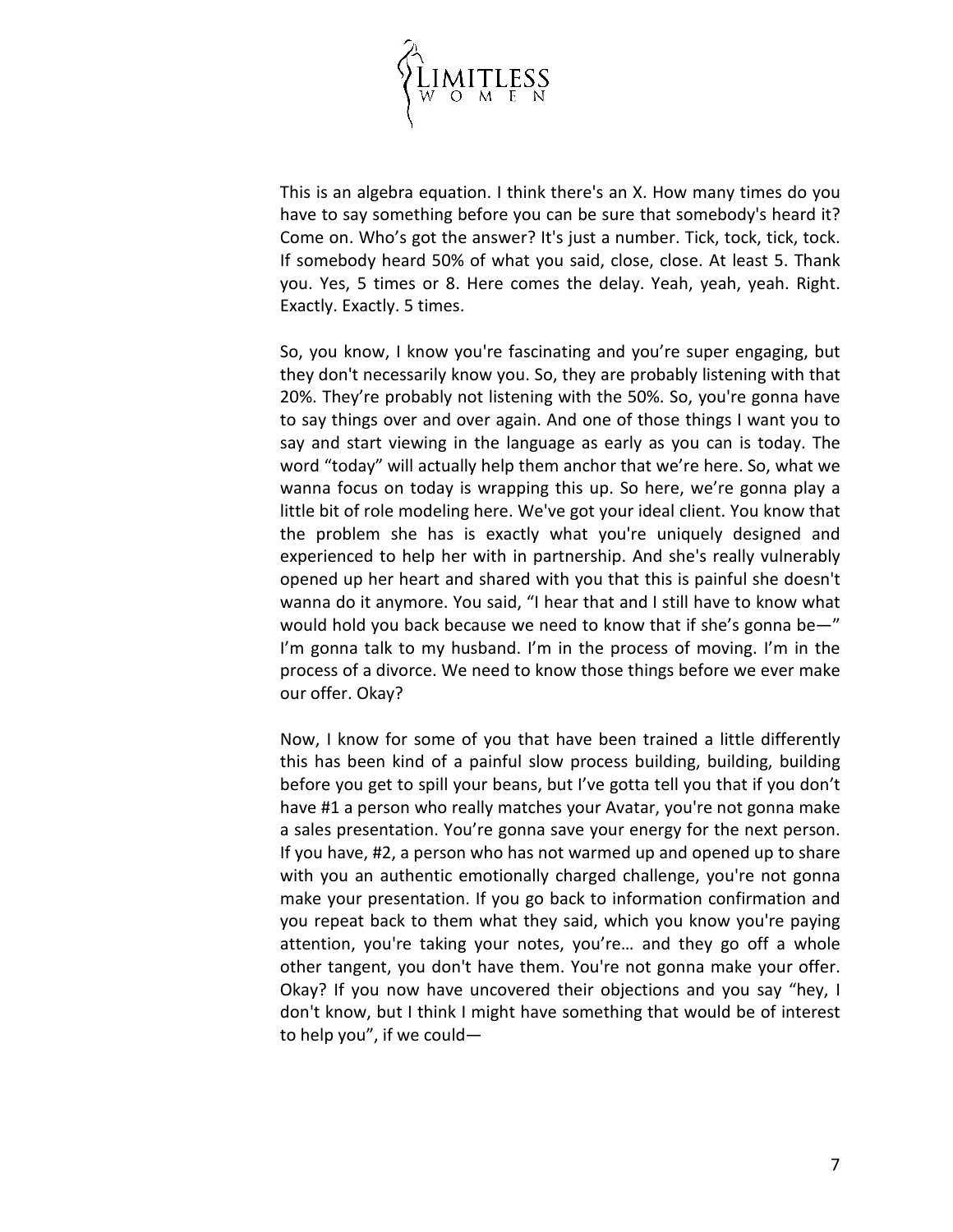

Let me just use the person I talked about earlier this week. I recognize you may get a divorce, and I've been divorced, and I'm sorry that you're going through this right now. And if you go ahead and choose to consciously uncoupled with this person that you love so much, then what? Are you still gonna have your business? Okay. Now, I understand it's gonna be tough and there's a lot of things you don't know, but do you think it will be more important for you to be successful in your business or less important for you to be successful after you get divorced? When you're a party of one and you're now really depending on yourself, how important do you think bringing in consistent recurring revenue will be? Whatever they have giving you as the objection, the way you dance with that is really getting them clear that that is exactly why they wanna take action in healing this problem today.

So, the third party stories, it is kind of what we're talking about today. Telling stories, right? Your exercise is to come up with a story that makes a point. And I told you a little bit about this yesterday, but I find it most helpful if you've got a personal story that's going to actually resonate with them and it's gonna build rapport. Great. If you can tell a story about someone else who's come through this and come out on the other side, it's even better. I'll tell you one right now that's a good gone for us. It's an authentic true story. It's one of my clients who's been with me since the beginning really. We have a client who I'm gonna call Marie. That's not her name, but I just wanna protect her privacy because it's her story to tell. But in the case of an engagement conversation, it's really important.

She has a very successful auditing business. And in Canada where she lives, auditing is actually required by law for businesses. So, businesses actually have to invest in what she has. And when she and I met, she kept saying to me— And she was very smart and she's like licensed in seven different industries, so it's a lot for me to catch up with and learn. She kept saying, "You know, I'm the only one who can do this in my business. I'm the only one that people wanna invest with. I'm the only one..." She had been in business at that time over 20 years. She was smart. You know, she knew what she's doing. And she was struggling. And she was working like a crazy person, too many hours, always overwhelmed. She had a little bit of a spending problem. She made lots of money, but she spent it all. Not anymore. And I can tell you this that after we've been together for— I'm trying to think of what year. It was 2013. So, we've only been together for about 8 months. We had an event in Southern California.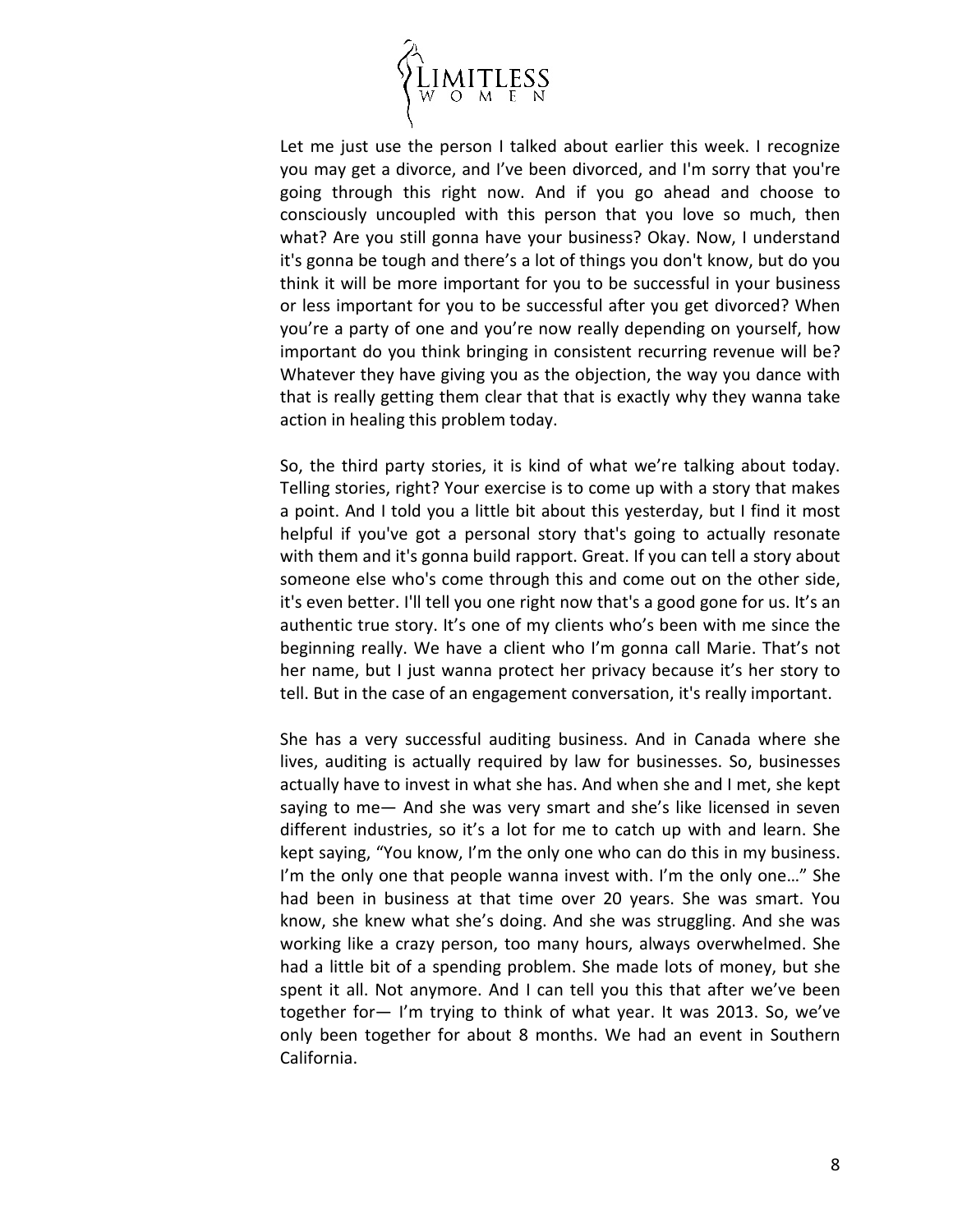

It was with one of our small events. 20 women. We're all sitting together. Right? Like we're in a big U shape. We can see each other. We're talking. And she fell asleep. And you know, I don't have to be the most fascinating person in the world, but most people don't fall asleep when I'm talking. It's just not what happens. And she wasn't well. And she was kind of pale. And she wasn't doing good. And so, fast forward, about a week, she got home. She went to the doctor and she had leukemia. And she was really hard because our clients become dear friends and it was really tough being on that journey with her. Prior to this, we had started to hire contractors. She had started to find other people who could do what she did so that she could start to free herself up and take a few steps back from the business. She needed to take off for the next 6 months. This was fast. She didn't have much time.

At that time, she had 3 contractors that she had already hired because that's what we've been doing to our work. We work very quickly. We're like "Okay. If you're gonna work with us, let's get you the results right away." So, she had hired these 3 contractors. The had been earning money, paying for themselves. And she was starting to have a profit where she was making the difference between what the companies were paying and what she was paying the contractor. So, she had a little spread and she had these 3 people coming in. And she had another person on the wings. So, she actually did it with four. So, took off from work for the next 6 months. I mean nothing. She was in chemo. She could not work. There was nothing she could do. Her business actually doubled that year. It was hard to believe. It was hard for me. I was super excited. It was hard for her to fathom that she could let go and allow herself to receive support that her business was actually scalable.

And I'm so happy to tell you today she was just with us in July at the Elevate Retreat, that she is fully healed and doing fantastic. Those are the stories, those are the things that let us know that this work matters. So, your stories that I want you to write for your homework are really this. I want you to really think about where is a case study in your own experience with someone who came to you with a struggle and you actually help move them along. I'm going on the premise that you're actually good at what you do. You actually know what you're here to do. You know who you are as a leader and a partner. And I think that this is what's, again, a very conscious different way to enroll them in saying yes to themselves. They're not buying your service. They are saying yes to solving their problems.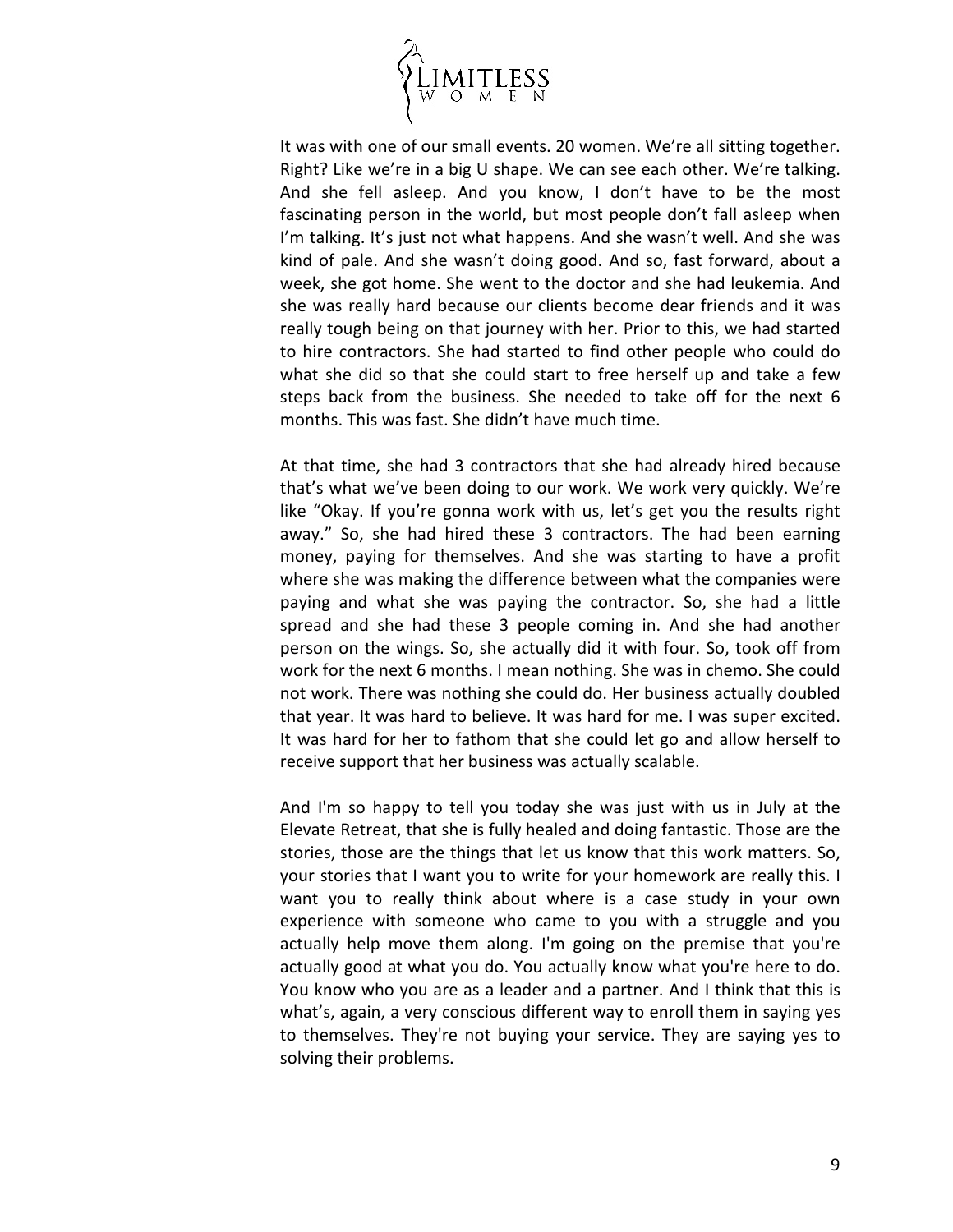

So, they won't do that if they don't have an authentic partnership with you. They won't do that if they're not convinced that it's really for them. There's a saying in sales that people don't buy because, #1, they don't believe it works or, #2, they don't believe it will work for them. Okay?

So, I want you to think about that when you're going into this. And if you can tell a story that's parallel or similar to what your person is experiencing for their objection— What's her name? So, Marie's objection was nobody can do what I do? Right? And I've got to tell you that's not true. All of you that actually have businesses have a service that can be delivered by someone else if you're really clear about your business model, who it is, what they struggle with, and how you can partner with them, but you don't necessarily have to be doing the partnership. The partnership can be delivered by others and that just happen to be her objection. And thank goodness, I feel like it was a divine date that we met when we did because I don't think she'd be in business today otherwise. And I'm not trying to say that arrogantly. She said that publically from the stage many times.

All right. Sweet Audrey, what have you got for me, love? Serving others mean you have to serve yourself first. Success lies in the energy you're able to give. All right. Well, let's take a little sideways thing here and talk about the power of you being present and ready for the call. Somebody asked earlier— I don't know if it was Myrna. Somebody said like "What if you get on the call and it's not your person?" I want you to be generous, and graceful, and give them blessings and send them away. You save your energy and also remember that come to your calls prepared. You know when the calls are gonna happen. Most people are not gonna just pick you up and call you. I had an introduction to a woman recently where she— I just picked the phone call. I mean it was actually kind of cool. I had a great chat with her, but I'm gonna tell you be prepared. This is your profession. This is your divine work. This is, in my opinion, your responsibility to be really present and prepared for your conversation.

And there's a whole lot that you think you have to prepare for in benefits and features. And I'm here to tell you that if you will practice listening very consciously and carefully, your prospective client will tell you everything you need to know about what's going on for them first and foremost. And you're gonna use their same language back and then the product or service you're offering is absolutely created specifically for them. Right? So, I had a call earlier this week. I keep referring back to this person. And she said, "You know, I've got a problem because I invest in things and they don't follow through."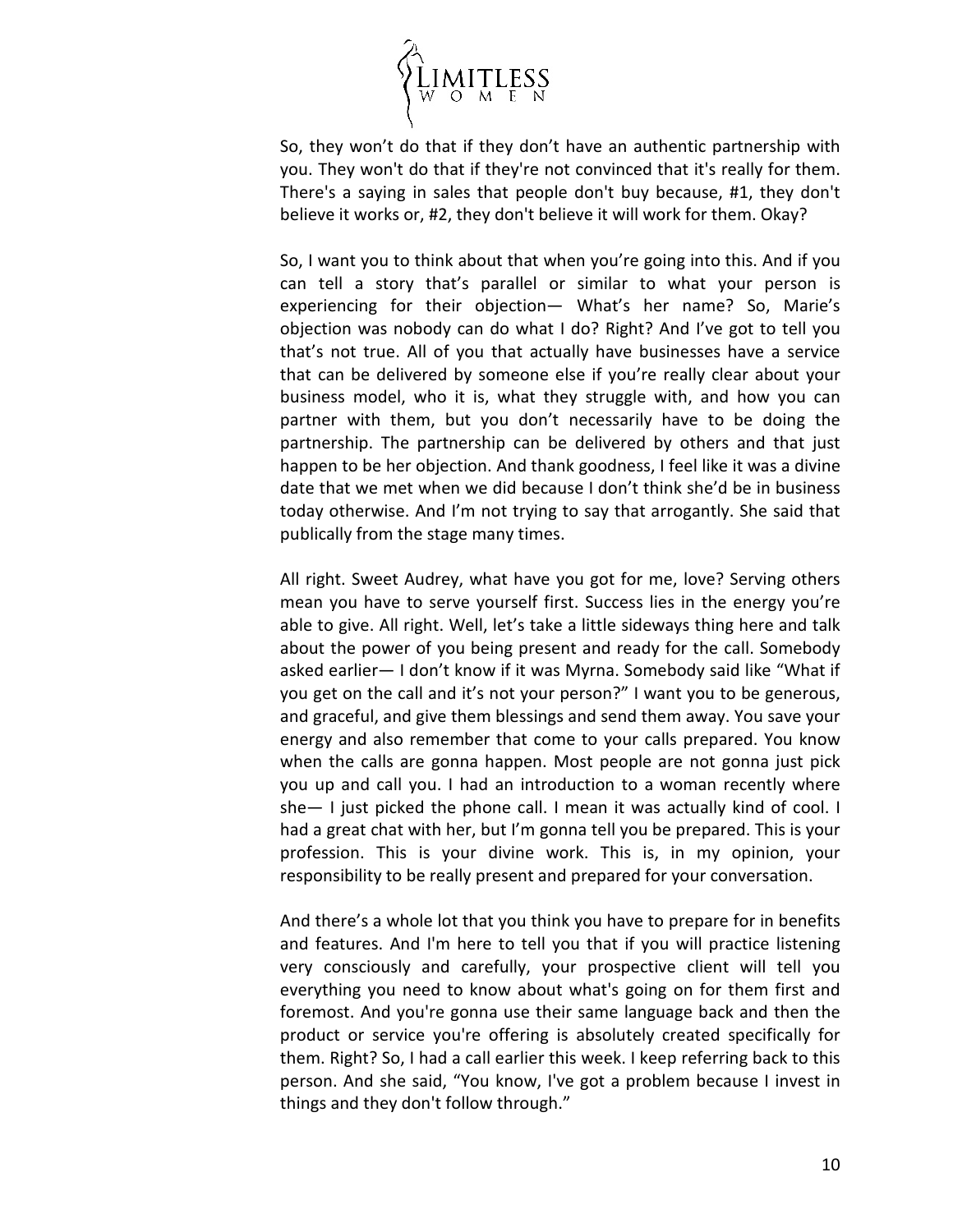

And my reflection back was after she shared and after we got to know each other was, you know what, that's exactly why we created the business school the way we did. We know that all of our amazing leaders that we get to partner with are busy women with a big mission and the spirit is calling on their heart and it can be very distracting when there's so many things going on.

So, we've made this program just for women like you so that you can have personal handholding combined with a really easy curriculum that you can follow that's all recorded for you so you can digest it on your time. And we let you know right up front exactly how much time you're gonna need so that you and I can talk about that. And you can get it scheduled in your calendar well in advance because if you're not fully committed, we would prefer you don't take the space. We have amazing women that want this program and we don't wanna take that seat away from them if you're not ready or you're not fully committed. Okay?

So, notice here those of you that are looking for the nuances, I'm not saying we meet on Tuesdays, it's a 12 o'clock, you're gonna get a weekly accountability every Monday. None of that stuff is actually why somebody says yes to themselves. They say, "I know I need help. I have this calling and this is what I wanna do with my business. And I know myself. I know where I've gotten in the way." So, another really good objection uncovering question is what have you tried in the past and then they'll tell you, right, to solve your problem. Why or why it did not work?

Now, I want you to listen carefully to this because this is important. If you have somebody who says I've hired 6 other coaches and they were all nincompoops, don't be the #7. Please don't put yourself in that position. Okay? Or I'm going to every doctor and none of them can help me. Don't let your ego get in the way, that's behind now, to be #7 because you're gonna be setup for disappointment. The only way this is gonna work and I wrote this out a little bit in your email that came out today is when the partnership is such that the person who you're getting ready to work with is really who you wanna work with and they're 100% responsible. They have to be responsible for their own results because you can do it with them, but you'll never do it for them unless you have a done for you like web design thing.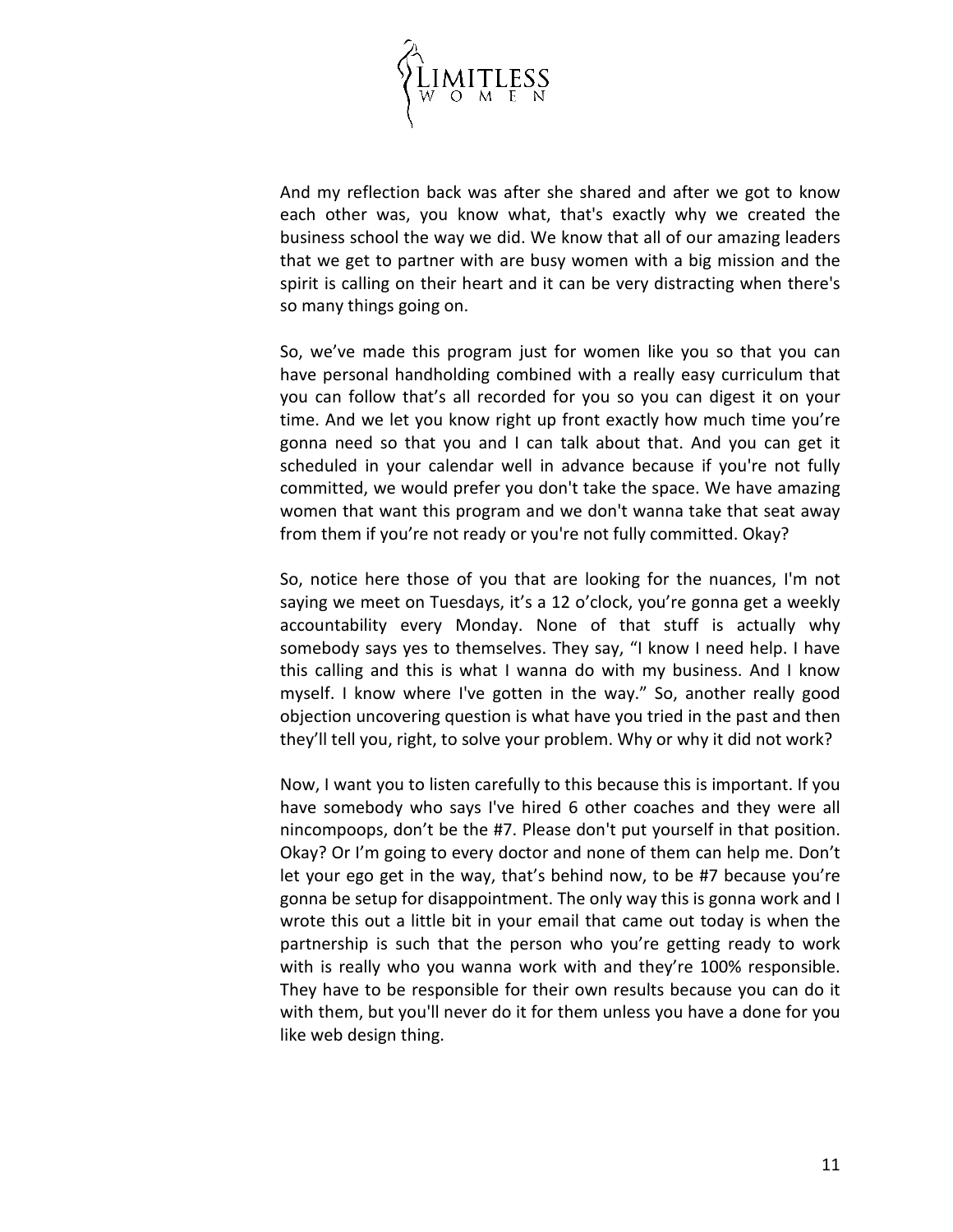

And I'll tell you this isn't even not true because we have clients who have web design companies and they can't do their job if their clients don't provide certain information. So, it has to be partnership. So, I just wanna go back to that and make sure that you don't skip over that part. All right. So, let's see what Erica has to say. That you have to learn that you can empower others and teach and they can actually be better than you. Oh, yeah, that's a great one, Erica. I gotta tell you my desire with this company is to pull myself out of this company. And I'm the founder, right? So, at this point in the journey, I'm the face of Limitless Women. And my greatest joy and desire is to just do my nonprofit work. I love volunteering and working with nonprofits and helping them scale in the same way they work to scale with private sector businesses,

So, our private sector businesses to partner with us actually become our benefactors so that I can be in Africa and working with the nonprofits on the ground and helping them grow and create more impact, right? It's one of the things that I do. We talk about tithing, right, and giving our dollars to nonprofits, but we also can share our talents. We can share our time. So, in order for that to happen, Erica, this is such a good insight, I have to hire people just like my clients. Everyone who's on our team is 100% responsible. We don't bring someone on who's not fully committed to the results at hand. And we work it out. And we work on communication. So, these skills that I'm sharing with you are not just about your role in the conversation. There's a lot of similarity if you listen to the hiring series that I shared with you earlier into onboarding somebody, developing your team. Remember that we are here to lead leaders.

We're not here to have somebody be codependent on us. We're not here to carry someone. My good friend, Jennifer, says there's a difference between caring and carrying. And it's true. Right? So, anyone who is coming in to work with you, be it a team member or a client, has to be responsible for their own results with partnership. So, you know, this sounds silly, but be in integrity. Don't take somebody as a client if you can't help them. We used to just only offer the— what's grown into Legacy Leaders. I used to call it Circle of Life and it's kind of evolved. But Legacy Leaders is our yearlong private mentorship program with me. And I can tell you that up until 2019 when we started the business school, we turned down 60% of the people who applied to work with me. And that's not the greatest feeling, but I've gotta tell you we got spectacular results for the other 40 and they brought us a lot of business. And that's the thing that I want for you.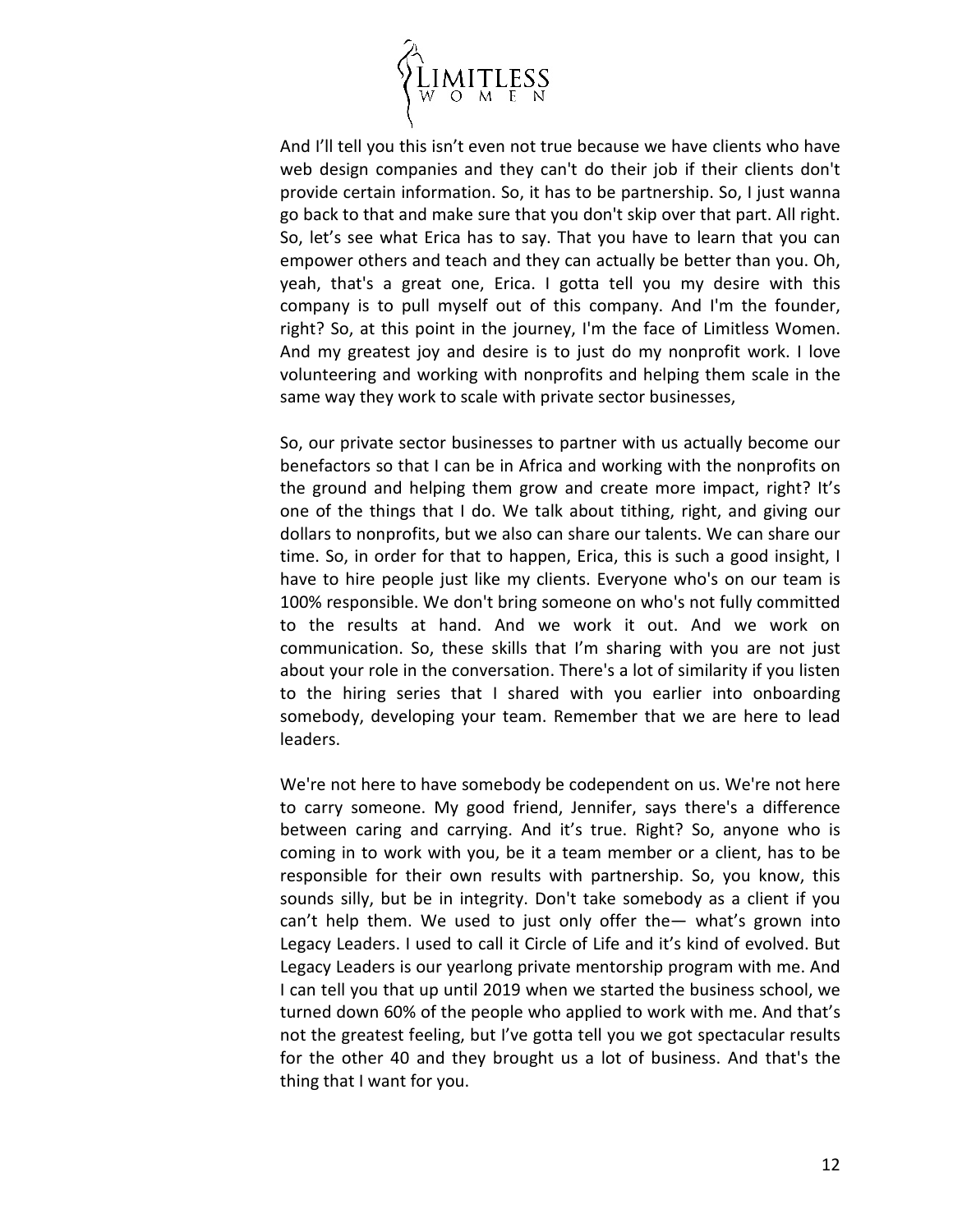

When we teach the Flow Retreat, it's all about what does it look like if business doesn't have to be so hard. What does it look like when you actually have magnetic messaging, you have marketing that's working, you have clients that are so happy they're bringing you all their friends? I mean I gotta tell you. It's a pretty easy gig. We teach you how to work depending on hours you wanna work. [Talk Out of Context]. The piece around working, so the woman who became a Legacy Leader last year, she's up for renewal right now. She just said to me on a telephone call— She's like "By the way, it's time for me to renew." And I was like "Oh, that's exciting." That's how our sales conversations happen. Yey! She came to me and, again, had invested heavily elsewhere and had not hit her revenue goals. I mean it was really like we knew what was missing there. And she said, "Listen, I'm at a stage in life where I wanna work 20 hours a week. That's what I wanna know. Can you help me hit the number that I wanna hit and can I do it in 20 hours a week?" And I said, "Yes, you can. And I wouldn't take you as a client."

She actually was somebody who was a friend. So, remember I said clients become friends? A lot of times, friends become clients as well. She said, "I've been to your events. I've been watching what's happening with people around you and I'm watching them grow. I'm watching my friends, who said yes to themselves, start to grow their teams and start to be successful. And I'm ready for that for myself now too." I said, "That's good. What's holding you back?" She said, "I'm afraid about how much it costs." I said, "What if we can make it really, really comfortable for you? A little bit of a stretch, but what if we could get it down to this dollar amount per month?" And she was like "I think I can do that." She's like "Is that okay for you?" I'm like "Listen, I know you'll pay us because we're great at what we do."

Think about this, those of you that are like scared to put people on payments, if we don't do what we do and our clients don't make money, they're gonna have a hard time paying us. Right? So, the reason we offer really expensive long payment plans so we can get that dollar per month really low is because people can get results and then they can start paying, right, like they can pay over time. We give a discount and somebody pays in bulk. It's nice because we don't have to setup credit card payments and stuff. But I gotta tell you, if you people don't get results, you're gonna get into a different business.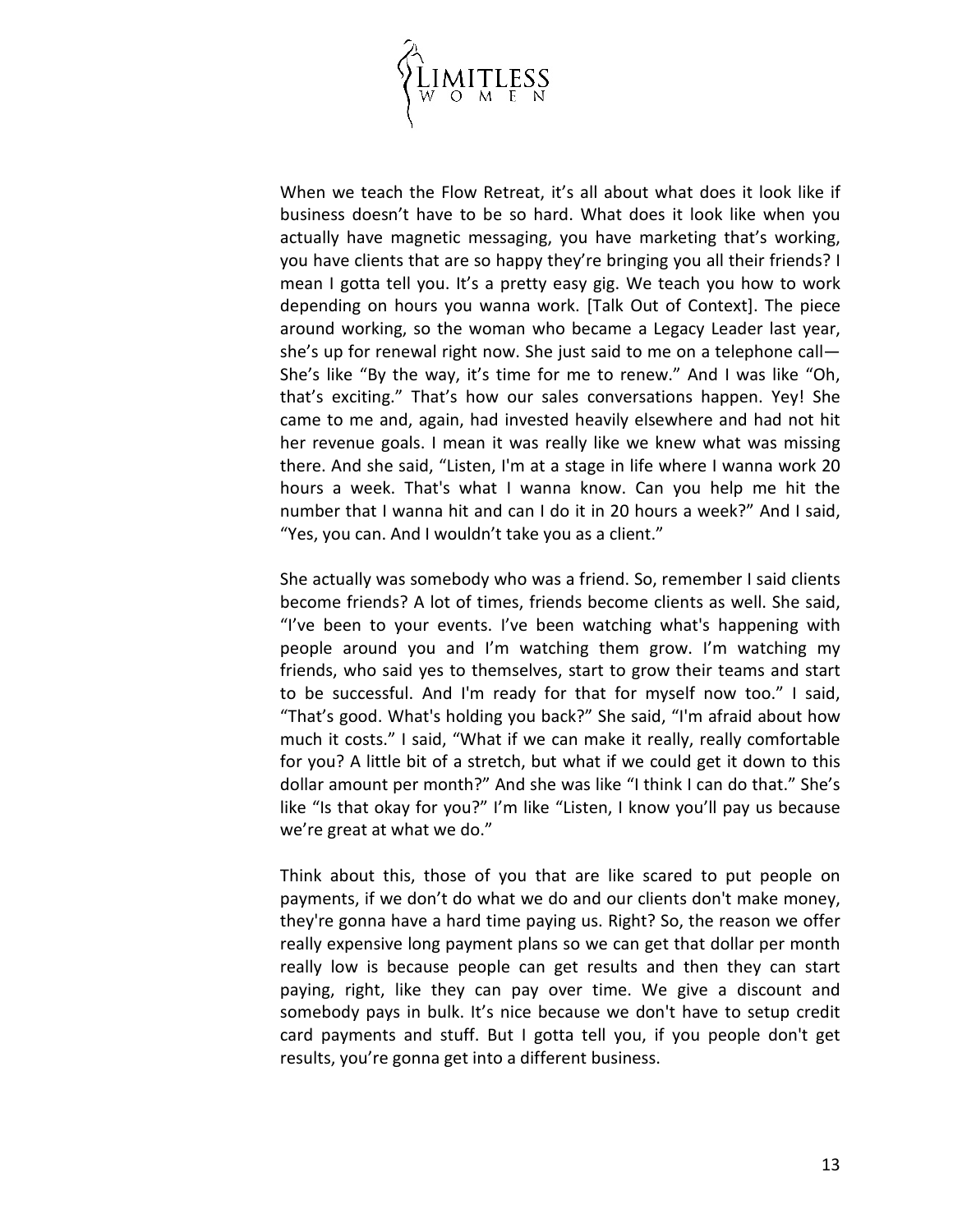

Again, on the premise that you're great at what you do, let people pay you in a way that's easy for them. Don't be afraid of that. If somebody says "Okay, you know what, I need to go and transfer money" or "I'd like to go get this new credit card I've been waiting for", I'm like "Great. Let's talk on Tuesday. Do you think you can get the credit card on Monday?" "Yes. They've actually sent me the thing. I just have to make a phone call." "Great. So, you're gonna get the credit card on Monday, and we'll go ahead and get started on Tuesday. Let's go ahead and book an hour so you and I can personally deep dive into everything that you wanna do."

I'm moving them into we're getting started, right? We're gonna go ahead and start working. The money is something that just has to be handled, but it's not a true objection. And for those of you that are having problems sometimes around asking for the money, you probably should come to be with us at Flow. This is not a pitch for Flow, but I've gotta tell you that you've got to learn to love your numbers. You have to learn to understand your relationship to money as a form of energy that's here to be working for you. I'm very clear that we don't work for money. Money actually works for us, but that's a mindset shift for somebody who's been a solopreneur versus somebody who is a business owner. You know, I'd say one of the great results that happens in our world is that we move women out of being solopreneurs and self-employed. There's nothing wrong with that. Right? Think about it. You go to medical school. You go to be a doctor. If you're not working, you're not making money. That's no fun, right? You're a lawyer. You're billing by the hour. You're an accountant. You're billing by the hour.

Get the idea? When you're actually a business owner, you actually have structures and systems in place that have people come in and they're still paying and investing in a result that they want and the revenue gets structured in a way where you're never on the financial rollercoaster again. This probably is as much as I wanna go into with that, but I will tell you that again. When I say money is the easy part, I find personally this part right up here, the leadership, the mindset, the keeping your head in the game, that's what we've talked yesterday about, taking ourselves out of the game, you know, we all do it. We all do it. We all say like "Gosh, this is something I'd like someday." I'm gonna tell you, my friends, someday may not come.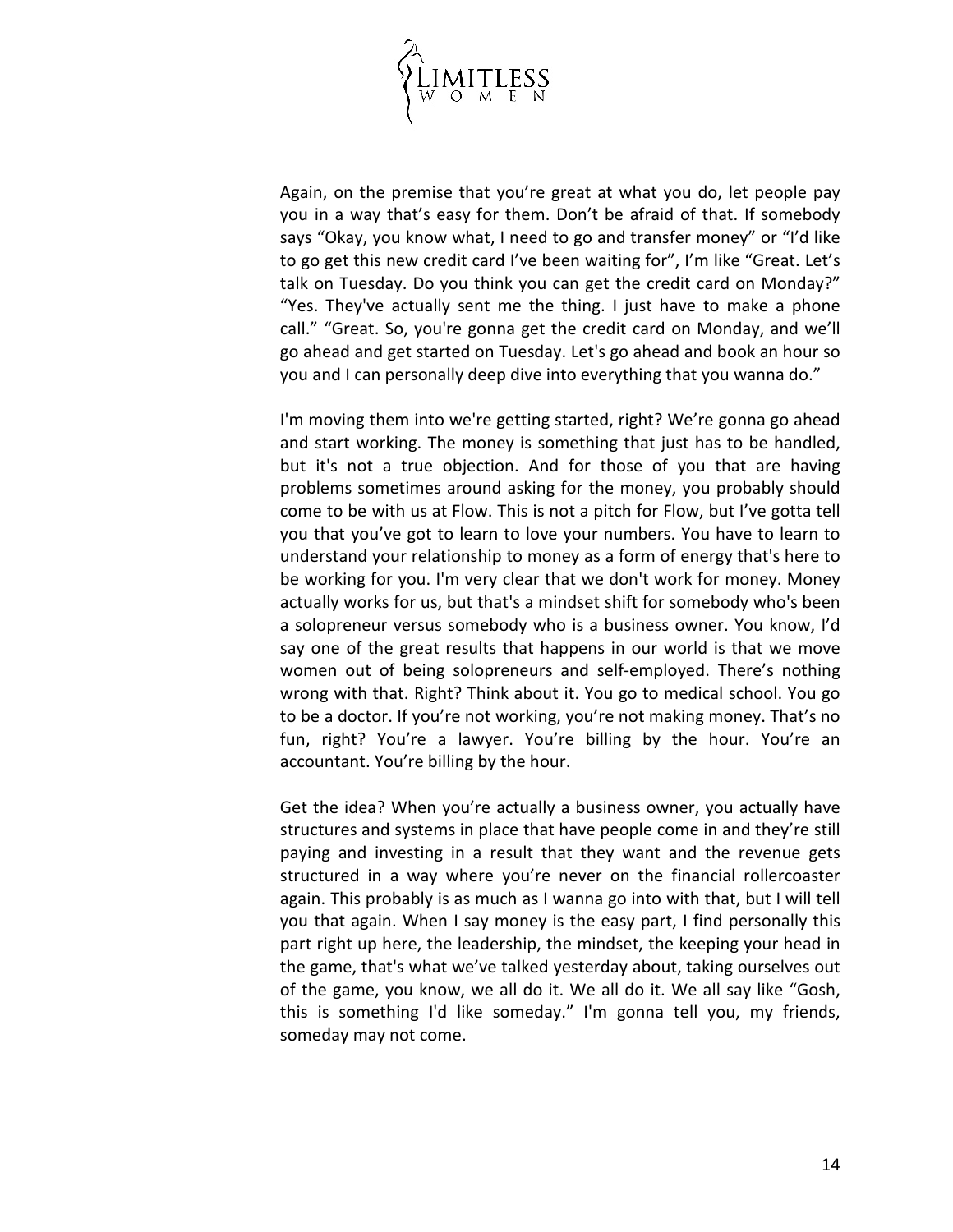

I was in a head-on collision on December 26 this year that catalyzed a lot of health issues. I am so grateful. I've had a perfect health for 54 years up until that time. And it's been an interesting thing. None of us knows. Right? I talked to you about Scott. I talked to you about some other things. I'll tell you each of you have your own experiences with how precious time is. So, if this is something that you know you wanna get handled, start practicing these concepts. Get into action. If you know you have a hard time integrating and implementing things, find a structure for support. Now, pay attention because I'm giving you a sales pitch and I'm teaching you about sales right now while I'm doing it at the same time. Okay?

One of the things that I say to you today is that you don't have to be my business partner, but you wanna find someone who's got a proven track record of getting results. You wanna be able to join a community of likeminded women who lift you up so that when life is happening for you just like it happens for me. You know you're not alone and you can do this. You wanna find a program that's gonna hold you accountable, but that doesn't overwhelm you, that gives you space and spaciousness because here's where I see women business owners struggle way too often. They're so busy making a living that they lose sight of their lives. They lose their relationships. They lose their health. And they lose their opportunities. And I believe that God doesn't just send us a check in the mail very often.

I think what happens is he says, "Okay, here's an opportunity. Are you paying attention? Here's a prospective client." They might be at the post office, Erica. You know, that person you were nice to, that could be a referral source, that could become a future client. She might say, "Oh, I gotta get out of the post office. I wanna come work with you." I don't know. I'm teasing. But you just don't know where it is. But if you're not grounded in presence and position in who you are and what you're here to do, you might miss some opportunities. And I'm telling you right now when I shared with you that our business school is starting this month, I get constructive criticism from my peers that we way undercharge for what we deliver. And I prefer it that way. I'd much rather under promise and over deliver than the other way around. And you know, the proof is in the pudding. People get results, and they're happy, and they keep coming back.